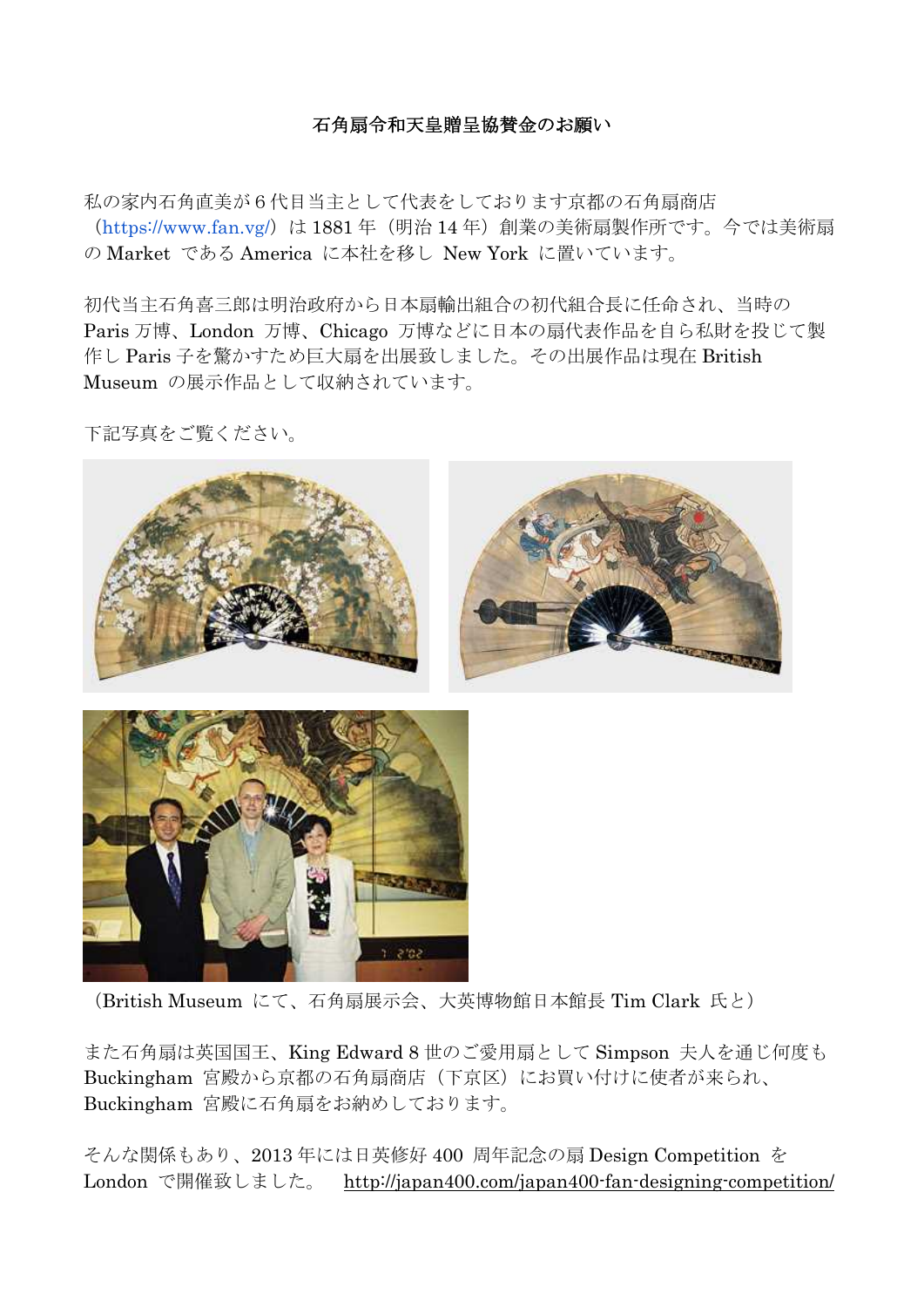また、下の写真は 1906年 (明治 39年)の石角扇製作の作品で、America の扇愛好家の DuPon Collection (Dupon 財団) の一つです。1906 年 1 月 22 日の石角扇商店の Stamp が左下に押されています。



この度日本の新天皇の即位を記念して、新天皇即位記念石角扇 Design Competition を開 催しましたところ世界各地から応募 Design が集まりました。(下記 Email をご覧くださ  $V_{\infty}$ )

そこで協賛企業/個人協賛者を募集しております。協賛金は1社当たり5万円でお願いで きればと思っており、また協賛社(者)名とその Logo は London, New York, Tokyo で 入賞作品を展示する際にも記載させていただく予定です。

また宮内庁を通じて令和天皇に入選扇を贈呈する時にも昭和天皇のご親戚であられる京都 の名跡青蓮院の東伏見青蓮院門跡門主様の添え書きと共に協賛社(者)名を書かせていた だきます。

何卒協賛金のご支援を賜れば幸いでございます。よろしくご検討くだされば光栄です。

協賛金の振り込みは一般社団法人 Ishizumi Foundation (三菱 UFJ 銀行 新丸の内 支 店、口座名義: Ishizumi Foundation、 Account No. 3946118)です。

日本の扇芸術の世界に向けての復活振興に是非ご協力ください。

美術品としての扇を世界にもう一度広めたい。1900 年代の初頭の欧米では石角扇は Europe 及び America の貴婦人に愛用され、特に America では"扇の Tiffany" と言われ ていましたが、もう一度美術品としての扇を世界に広めたいと思っています。

是非協賛金のご協力をお願い申し上げます。協賛金は全て入選作品の New York, London, Tokyo での美術館の展示費用と令和天皇への贈呈費用に充当させていただきます。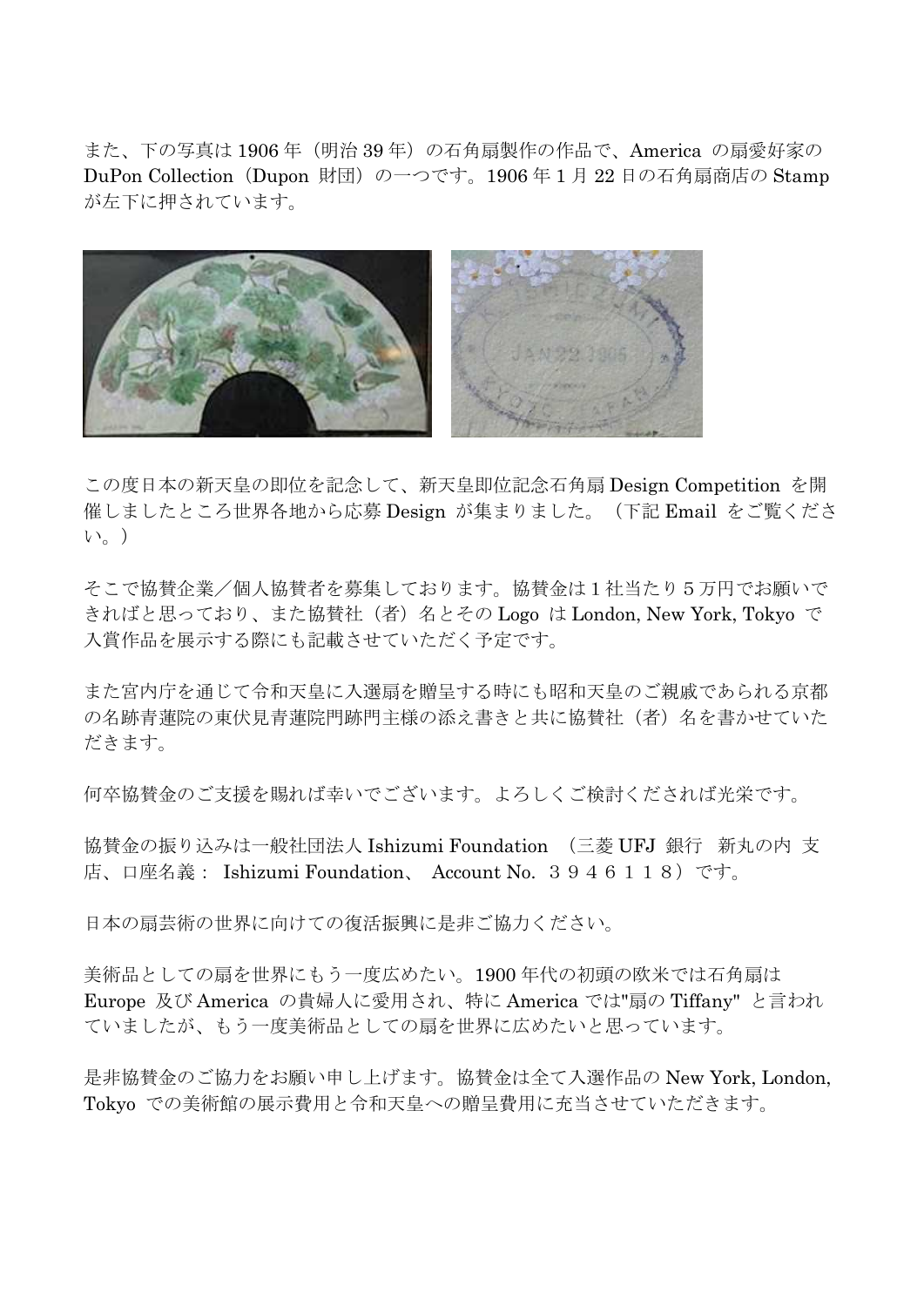

# 石角扇商店主催 新天皇即位記念扇 デザイン・コンペティション **Ishizumi Fan Design Competition to create 2019 commemorative folding fan for**

## **enthronement of**

### **New Emperor Naruhito**

#### **of Japan**

1881年創業の石角扇商店 (New York) はこの度新天皇の即位を記念して新天皇即位記念扇 Design Competition を開催いたします。どなたでも参加出来ます。 Ishizumi Fan Company, est. 1881, of New York hereby announces "Ishizumi Fan Design Competition in commemoration of the New Emperor of Japan".

参加要項は以下の通りです。Any person may apply and submit a fan design or designs in accordance with the RULES below.

入選作品は賞金として金\$1000.00 を贈呈し、その Design の Fan を贈呈致します。Fan designs of exquisite nature will be selected by the judges of distinguished artists and scholars. Prize will be \$1000.00 to be shared among winners in addition to the gift of a fan of his or her design.

#### <参加要項>

1.応募 Design は何点でも提出できます。但し、添付 (click here 1. click here 2.). の扇型の紙 に描き入れていただく必要があります。添付の扇型の寸法及び円周率は厳重に守ってください。そ うでないと扇に製作することができません。

提出の最終期限は 2019 年 3 月 15 日正午、 New York 時間です。

提出は Email で info@fan.vg 宛に提出してください。同時に原画そのものを下記宛お送りく ださい。

Naomi Rebekah Ishizumi P.O. Box 471 New York, NY 10024 U.S.A.

Email だけの提出も可能ですが、審査委員は基本的に原画を審査することを好みますので、 Email だけの提出の場合には、原画と合わせて提出された方よりも不利になります。

2.作図は水彩画、油絵、Collage 、Computer Graphic などあらゆる方法を使っていただいても 結構です。切り絵などでも構いません。

3. 提出していただいた Design は一切返還致しません。

4. 応募は国籍を一切問いませんし、また年齢も問いません。

5.全ての原画及び Email に住所、氏名、電話番号、Email address を必ず記載してください。

#### <入選作品に対する表彰>

入選作品は US\$ 1,000 及びその作品 Design を扇にしたもの (2本目以降の扇を希望される場合に は約 US\$100 でお渡しできます)を授与されます。入選作品が複数ある場合には US\$ 1,000 は均 等に入選者に分割されます。

入選作品の扇は新天皇に石角扇商店から別途宮内庁を通じ昭和天皇のご親戚であられる東伏見青蓮 門跡様の添え書きと共に贈呈致します。また入選作品は America のしかるべき美術館に展示する 予定です。

また入選作品を石角扇商店が製作し販売することに同意していただく必要があります。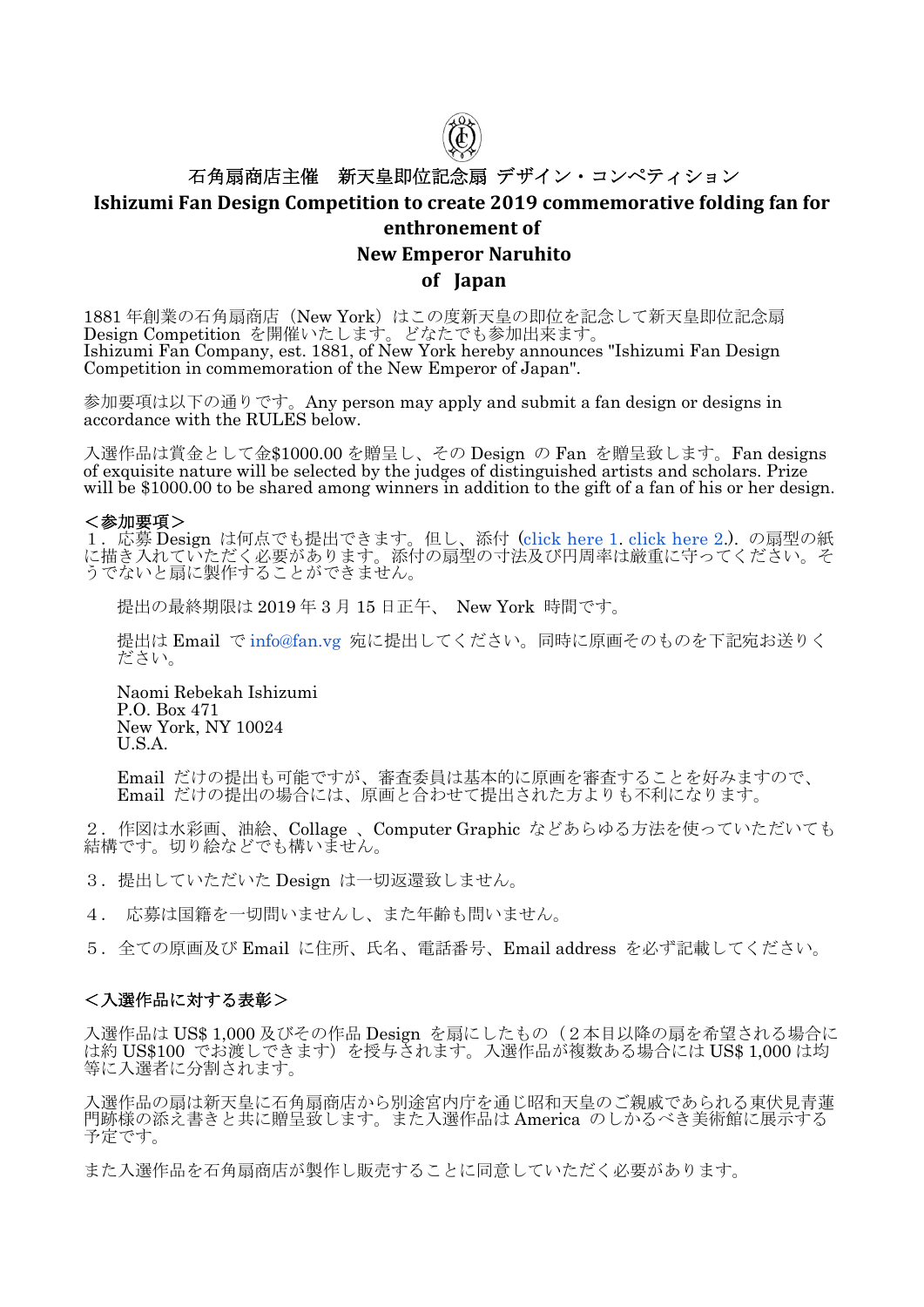入選発表は 2019 年 4 月 2 日、電話及び Email で行います。

賞状授与式は New York 市の Harvard Club (https://www.hcny.com/) にて 2019年4月8日に 行ないます。 応募者で自信がある方は予めその日を空けておいてください。

Junior Prize は 15 歳以下の応募者に US\$50 相当の Amazon Gift Card 及び製作扇1点を贈呈致 します。

Harvard Club での授与式に参加される Junior は、父兄もしくは保護者同伴でお願い致します。

#### **RULES**

1. Contestants are welcome to submit as many entries as they wish, but designs must be on fan-shaped paper. A template can be downloaded from here (click here 1. click here 2.). You are welcome to enlarge or reduce this, though must morph it. Misshapen entries will be disqualified.

Deadline for submission is March 15, 2019 noon New York time. Submission can be made by email attachment to info@fan.vg, provided however hard copy must arrive by post no later than March 20, 2019 to "Mrs. Naomi R. Ishizumi, POBox 471, New York, N.Y. 10024 USA" Entry of email only be less favourably considered than entry by email plus hard copy as Judges prefer to see original colours.

2. Entries may be created by any means (paint, collage, computer, etc.) It is the contestant's responsibility to ensure their designs arrive before the closing date. Entries will not be returned.

3. The competition is open to anyone ordinarily living in Japan, USA, UK, France, Italy, Spain and other fan loving nations, regardless of nationality and age.

4. To be considered, all entries must be accompanied by the name, a phone number, email and artist's address.

5. Winning designs shall be linked to the theme of New Emperor of Japan, in a creative and imaginative way.

6. Copyright and ownership of design shall be transferred and bested upon Ishizumi Fan Co. LL.C. of New York upon submission of such design.

#### **PRIZES**

Winners will receive cash prizes (as overleaf) and will be presented with their design made into an actual Japanese folding fan. They may purchase additional fans at cost price (approx. \$100.00). A second and third fan will be made for presentation to New Emperor of Japan through Imperial Household Agency and for exhibition at an appropriate US museum. Winners